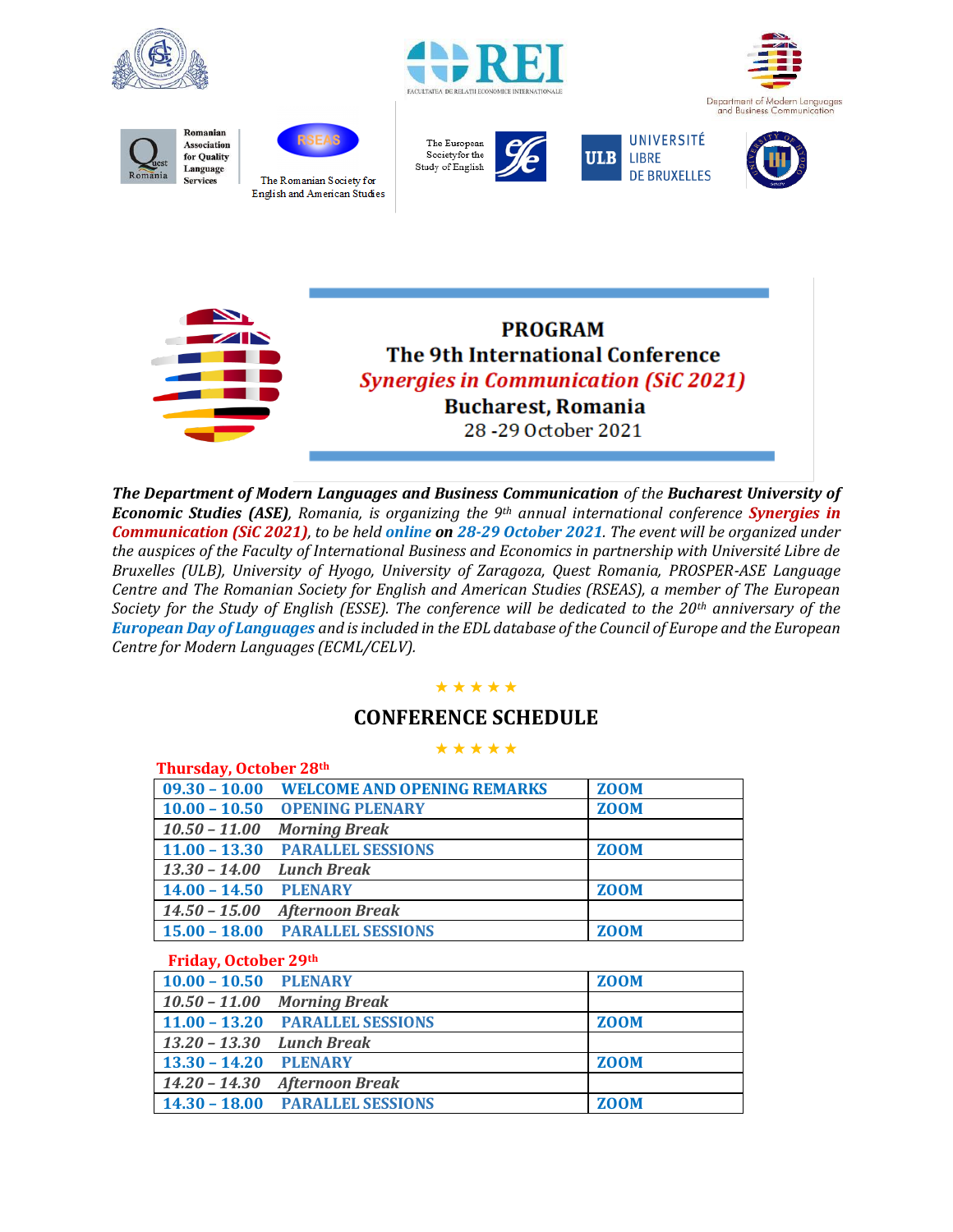













★ ★ ★ ★ ★

# **CONFERENCE DAY 1 Thursday, 28 October 2021**

★ ★ ★ ★ ★

**09.30 – 10.00 WELCOME AND OPENING REMARKS ZOOM:** [https://ase.zoom.us/j/84578756828](https://www.google.com/url?q=https://ase.zoom.us/j/84578756828&sa=D&source=calendar&ust=1635521626094989&usg=AOvVaw02h3EWyf274qcz0s2vDRfo)

**Nicolae ISTUDOR**, Rector of Bucharest University of Economic Studies, Romania **Gheorghe HURDUZEU**, Dean of the Faculty of International Business and Economics, Romania **Titela Vîlceanu,** President of the Romanian Society for English and American Studies **Anca-Teodora ŞERBAN-OPRESCU**, Head of the Department of Modern Languages & Business Communication

Chair: Anca-Teodora ŞERBAN-OPRESCU, Head of Department of Modern Languages & Business Communication**,** Bucharest University of Economic Studies

**10.00– 10.50 OPENING PLENARY ZOOM:** <https://ase.zoom.us/j/2494350865>

**Carmen PÉREZ-LLANTADA,** Professor, University of Zaragoza, Spain

### *Engaging with digital literacies in learning academic and research communication*

Moderator: Laura-Mihaela MUREŞAN, Bucharest University of Economic Studies & QUEST Romania

**11:00 – 13.30 THEMATIC STRANDS:** *PANEL 1 (Part I - EN, FR); PANEL 1 (DE)***;** *PANEL 3 (Part I)*

### **14.00 – 14.50 PLENARY**

**ZOOM:** <https://ase.zoom.us/j/2812209312?pwd=RXZmU0RhaWlYaGgzNGVVQmlEbjI1QT09>

**André HEDLUND,** Educational Consultant, Pontifical Catholic University of Paraná (PUC-PR) - School of Education and Humanities, Brazil

### *Learning Cosmos: A Voyage into the Learner's Universe*

Moderator: Olivia-Cristina RUSU, Bucharest University of Economic Studies

**15.00 - 18.00****THEMATIC STRANDS***:* 

*PANEL 1 (Part II - EN); PANEL 1 (RO); PANEL 3 (Part II); PANEL 4 (Part I).*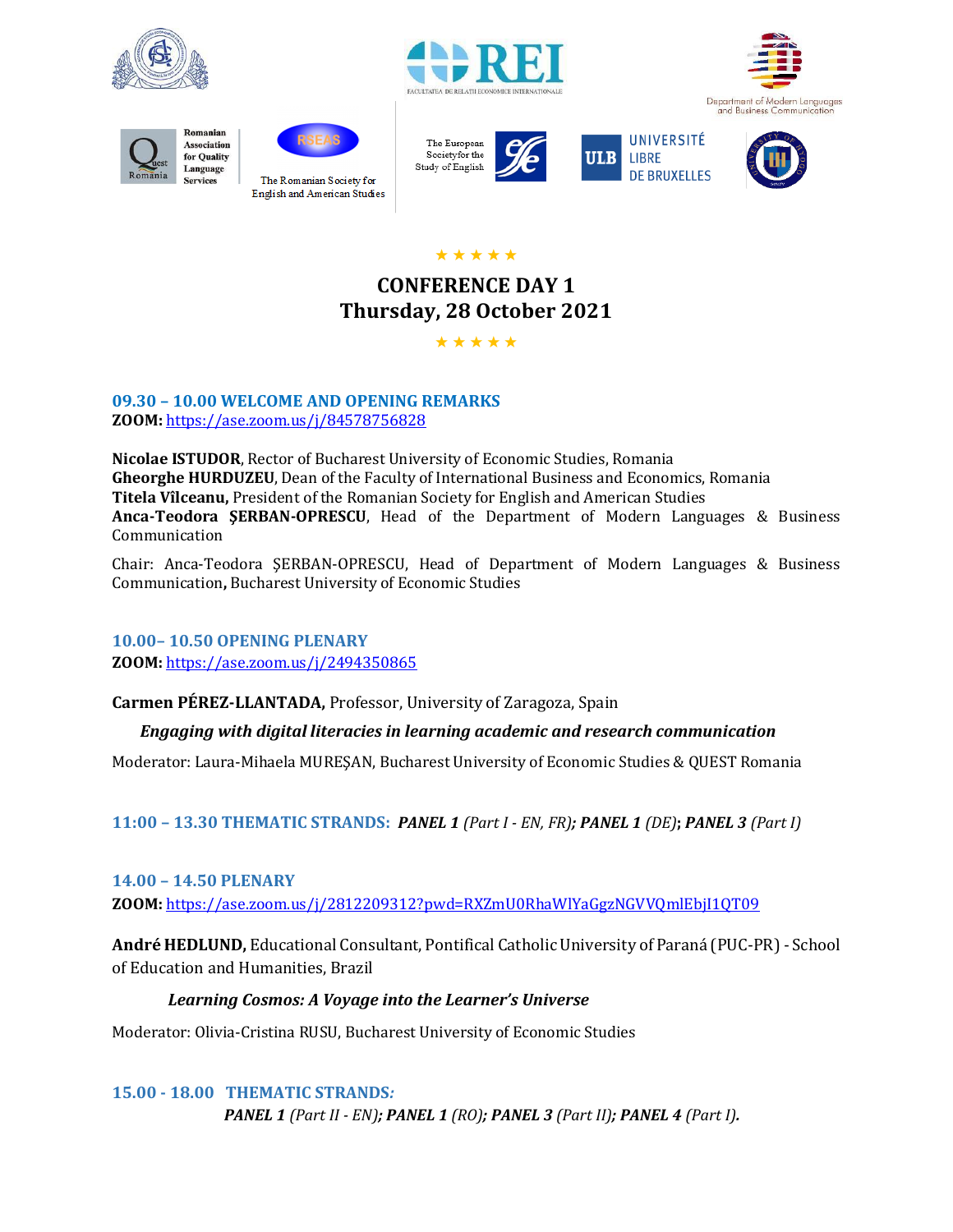















### ★ ★ ★ ★ ★

# **CONFERENCE DAY 2 Friday, 29 October 2021**

### ★ ★ ★ ★ ★

**10.00 – 10.50 PLENARY ZOOM***:* <https://ase.zoom.us/j/82781627913?pwd=UGIxVEhqbFVnNDBjZFJvQUdwbWNVdz09>

**Cristina Alice TOMA,** Université Libre de Bruxelles, Belgium

### *Le mythe de l'éternel retour - entre Orient et Occident*

Moderator: Daniela RADLER, Bucharest University of Economic Studies

**11:00 – 13.20 THEMATIC STRANDS:** *PANEL 2 (Part I - EN, FR)*

#### **13.30 – 14.20 PLENARY ZOOM:** <https://ase.zoom.us/j/82295769168?pwd=KzZjdVFlbEY5c29ibENpNTNOcTBGU> [T09](https://ase.zoom.us/j/82295769168?pwd=KzZjdVFlbEY5c29ibENpNTNOcTBGU)

**Mala PANDURANG,** Professor, Principal Dr. BMN College (Autonomous), Mumbai, India

## *Compassion and the Arts in the Time of the Pandemic: a Digital Journey*

Moderator: Roxana-Elisabeta Marinescu, Bucharest University of Economic Studies

**14.30 -18.00 THEMATIC STRANDS:** *PANEL 2 (Part II - RO); PANEL 4 (Part II)*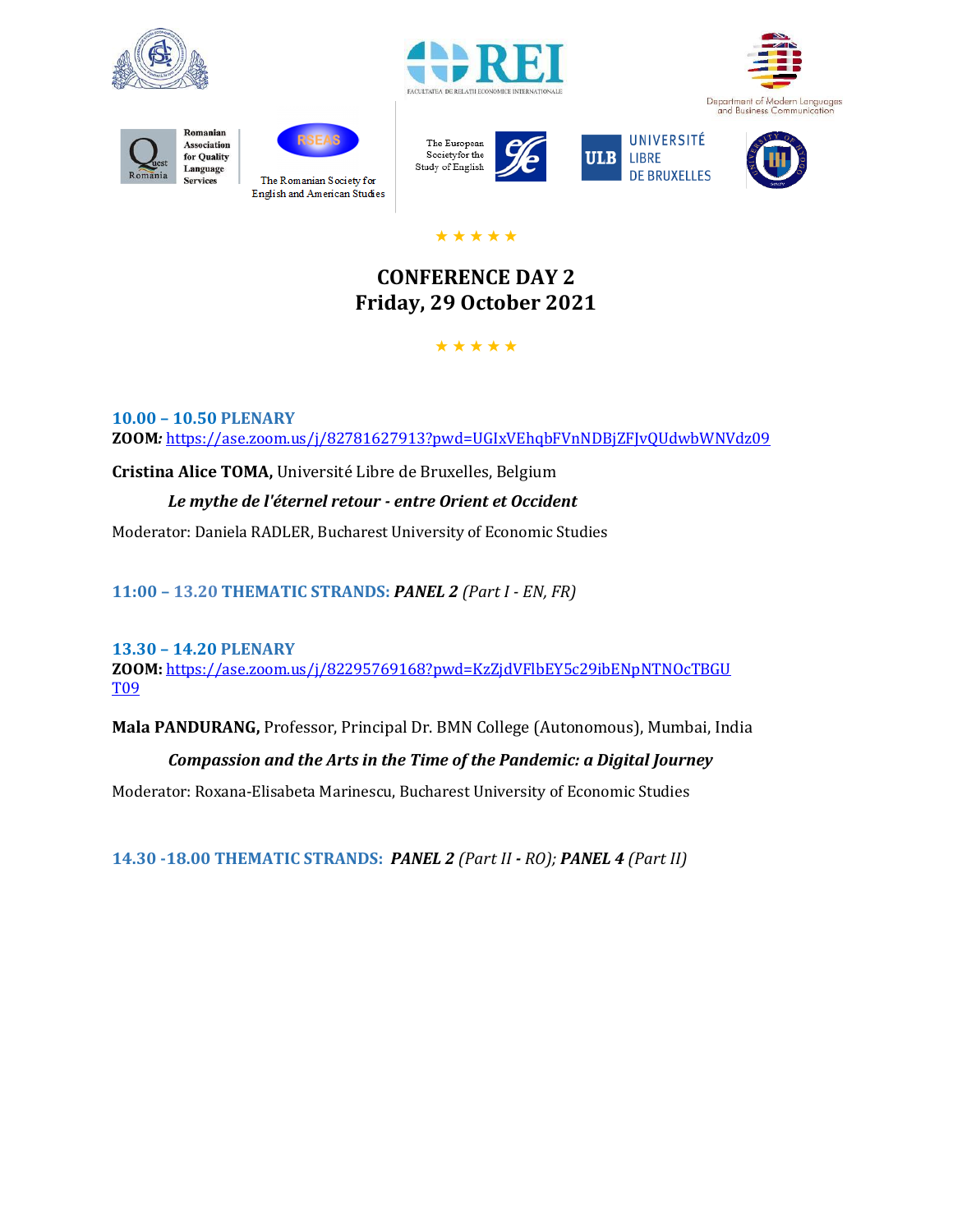



















**ACADEMIC PANELS OVERVIEW**

#### *PANEL 1:* **SYNERGIES IN BUSINESS COMMUNICATION, EDUCATION AND RESEARCH**

*PANEL 2:* **ACADEMIC AND DIGITAL LITERACIES IN THE NEW EDUCATIONAL AND RESEARCH ENVIRONMENT. REVISITING QUALITY IN HIGHER EDUCATION**

*PANEL 3:* **EDUCATION FOR ACTIVE CITIZENSHIP THROUGH GENDER STUDIES AND (INTER)CULTURAL COMMUNICATION**

#### *PANEL 4:* **EAST MEETS WEST ACROSS BORDERS AND BOUNDARIES**

#### **DAY ONE / THURSDAY, 28 OCTOBER 2021 - PARALLEL ACADEMIC PANELS**

| 11.00 - 13.30 Morning Sessions                            | <b>ZOOM Link</b>                            |
|-----------------------------------------------------------|---------------------------------------------|
| <b>PANEL 1: Synergies in Business Communication,</b>      | https://ase.zoom.us/j/88470601800?pwd=TFdiS |
| <b>Education and Research</b>                             | EFUbHRpeUpPRkF2NHd0ZFY00T09                 |
| $(Part I - EN, FR)$                                       |                                             |
| <b>PANEL 1: Synergies in Business Communication,</b>      | https://ase.zoom.us/j/83437176388?pwd=TUV0  |
| <b>Education and Research (German Section)</b>            | TkpDMzdrMkxtQU1wUjZTQXFRQT09                |
| <b>PANEL 3: Education for Active Citizenship through</b>  | https://ase.zoom.us/j/84181542874?pwd=      |
| <b>Gender Studies &amp; (Inter)cultural Communication</b> | TVlwMnN3dE5sTWhHb3U0MDkvc1Iwdz09            |
| (Part I)                                                  |                                             |

| 15.00 - 18.00 Afternoon Sessions                     |                                             |
|------------------------------------------------------|---------------------------------------------|
| <b>PANEL 1: Synergies in Business Communication,</b> | https://us02web.zoom.us/j/88946558047?pwd=  |
| <b>Education and Research</b>                        | YvtvNFNheHInZU90SURFazhVamx00T09            |
| (Part II - EN)                                       |                                             |
| <b>PANEL 1: Synergies in Business Communication,</b> | https://ase.zoom.us/j/89606166069?pwd=WnNI  |
| <b>Education and Research (Romanian Section)</b>     | a0ln0ENubTZPQkkzTmNYcFBqQT09                |
|                                                      |                                             |
| <b>PANEL 3: Education for Active Citizenship</b>     | https://ase.zoom.us/j/88569333703           |
| (Part II)                                            |                                             |
| <b>PANEL 4: East Meets West across Borders and</b>   | https://ase.zoom.us/j/86076282890?pwd=djVIV |
| <b>Boundaries</b>                                    | mttS0pwTkhCRWxERVdINiZyUT09                 |
| (Part I)                                             |                                             |

#### **DAY TWO / FRIDAY, 29 OCTOBER 2021 - ACADEMIC PANELS**

| $11.00 - 13.20$ Morning Session                               | <b>ZOOM Link</b>                 |
|---------------------------------------------------------------|----------------------------------|
| <b>PANEL 2: Academic &amp; Digital Literacies. Revisiting</b> | https://ase.zoom.us/j/2494350865 |
| <b>Quality in Higher Education</b>                            |                                  |
| [Part I]                                                      |                                  |

| 14.30 - 18.00 Afternoon Session                                 |                                             |
|-----------------------------------------------------------------|---------------------------------------------|
| <b>PANEL 2: Academic &amp; Digital Literacies.</b>              | https://ase.zoom.us/j/2494350865            |
| <b>Internationalisation &amp; Quality in Language Education</b> |                                             |
| (Part II)                                                       |                                             |
| <b>PANEL 4: East Meets West</b>                                 | https://ase.zoom.us/j/86076282890?pwd=djVJV |
| (Part II)                                                       | mttS0pwTkhCRWxERVdINiZvUT09                 |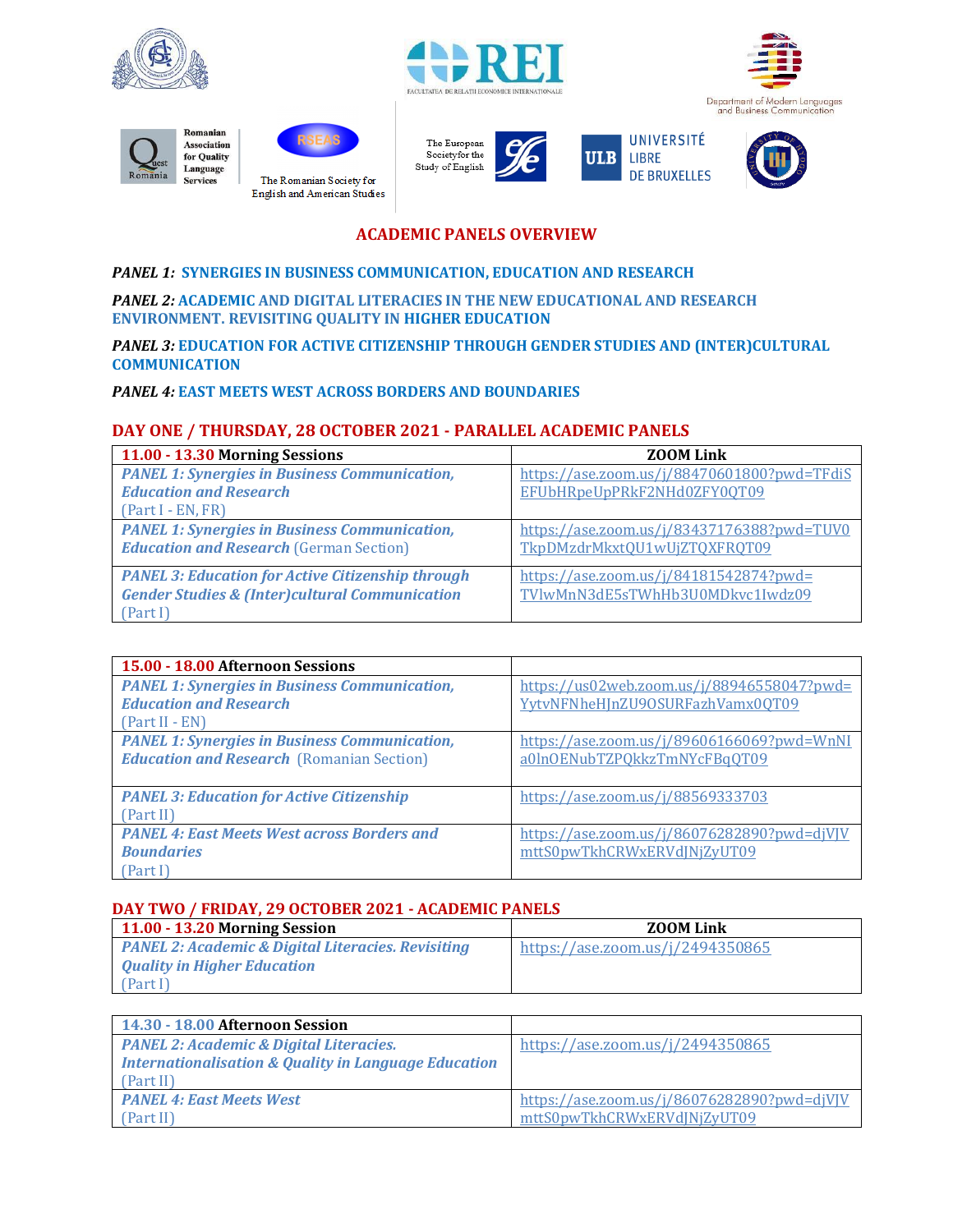









The European Societyfor the Study of English







# **ACADEMIC PANELS OF THE CONFERENCE DAY 1 (THURSDAY, 28 OCTOBER 2021)**

### **11:00 - 13:30**

**PANEL 1** (Part I): **SYNERGIES IN BUSINESS COMMUNICATION, EDUCATION AND RESEARCH ZOOM:** <https://ase.zoom.us/j/88470601800?pwd=TFdiSEFUbHRpeUpPRkF2NHd0ZFY0QT09>

*Chair: Antonia- Cristiana ENACHE, Bucharest University of Economic Studies, Romania*

**Teaching Romanian as a Foreign Language: A Comparative Analysis between The Common European Framework of Reference for Languages (CEFR) and The Interagency Language Roundtable Scale (ILR)**

Emilia IVANCU, Bucharest University of Economic Studies, Romania

#### **Le** *franglais* **des affaires - the History of the English Language Expansion in the Realm of Business French**

Ofélia R. NIKOLOVA, Valdosta State University, USA

**Translating the Metaphor of 'Light', an English-Romanian Contrastive study** Mihaela Marieta DAMIAN, Transilvania University, Brașov, Romania

# **Pitfalls of Professional Writing – the Most Common Mistakes in Writing for Business Purposes**

Antonia- Cristiana ENACHE, Bucharest University of Economic Studies, Romania Marina-Luminița MILITARU, Bucharest University of Economic Studies, Romania Viorela-Valentina DIMA, Bucharest University of Economic Studies, Romania

#### **Encouraging Student Research. A View from a Bachelor's Programme in Applied Modern Languages in Romania**

Viorela-Valentina DIMA, Bucharest University of Economic Studies, Romania Florina MOHANU, Bucharest University of Economic Studies, Romania

### **La recension de texte et le texte scientifique: un air de famille?**

Liliana ALIC , Transilvania University, Brașov, Romania

#### **Digital Tools for Group Work in Online Second Language Classes: The Case of Wiki** Anca PECICAN, Bucharest University of Economic Studies, Romania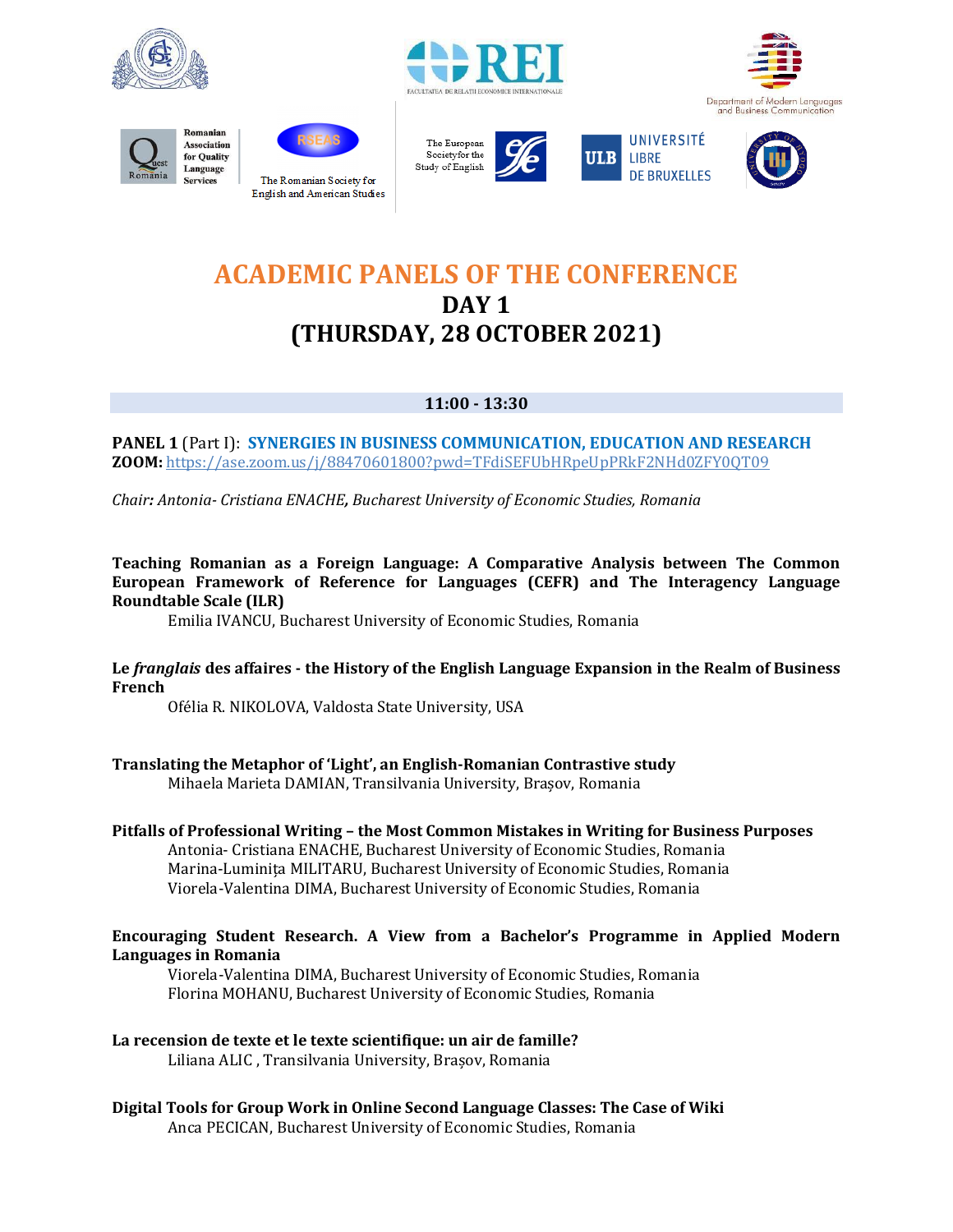

















### **11:00 – 13:30**

#### **PANEL 1: SYNERGIES IN BUSINESS COMMUNICATION, EDUCATION AND RESEARCH** (GERMAN) **ZOOM:** <https://ase.zoom.us/j/83437176388?pwd=TUV0TkpDMzdrMkxtQU1wUjZTQXFRQT09>

*Chair: Cornelia PĂTRU, Bucharest University of Economic Studies, Romania*

*Guest speaker:* **Blaženka ABRAMOVIĆ** (Obrtnička škola Koprivnica, Croatia) *Teilnehmer\*innenaktivierende Arbeitsformen zur Entwicklung des Leseverstehens. Textarbeit erfolgsorientiert und motivierend gestalten*

**Fit für die Wissenschaft? Neue Formen des Reputationsgewinns** Doris SAVA, Lucian Blaga University of Sibiu, Romania

#### **Der Nutzen der neuen Medien in der Unterrichtspraxis** Mihaela PARPALEA, Transilvania University of Braşov, Romania

**Der diskrete Charme der Erotik in der rumänischen Werbung** Lora-Dagmar CONSTANTINESCU, Bucharest University of Economic Studies, Romania

#### **Wie hat die Coronapandemie die Unterrichtsregeln und -rituale geändert? Ein paar Anmerkungen aus der Unterrichtspraxis**

Maria PARASCA, Babes-Bolyai University, Cluj-Napoca, Romania

**DaF-Online-Unterricht während der Covid-19-Pandemie unter der Lupe der Studierenden an der Universität für Wirtschaftsstudien (ASE) in Bukarest. Ergebnisse einer Befragung** Cornelia PĂTRU, Bucharest University of Economic Studies, Romania

### **11:00 – 13:30**

# **PANEL 3** (Part I): **EDUCATION FOR ACTIVE CITIZENSHIP THROUGH GENDER STUDIES AND (INTER)CULTURAL COMMUNICATION**

**ZOOM:** <https://ase.zoom.us/j/84181542874?pwd=TVlwMnN3dE5sTWhHb3U0MDkvc1Iwdz09>

*Chairs: Roxana MARINESCU, Bucharest University of Economic Studies, Romania Adina CIUGUREANU, "Ovidius" University of Constanta, Romania*

*Guest speaker:* **Carmen SĂPUNARU-TĂMAȘ** (University of Hyōgo, Japan) *Thunder God and Church Builder: from Human to Divine in Shinto and Orthodox Christianity*

**(---)cultural awareness in integrated Japanese language textbooks** Magdalena CIUBĂNCAN, Bucharest University of Economic Studies, Romania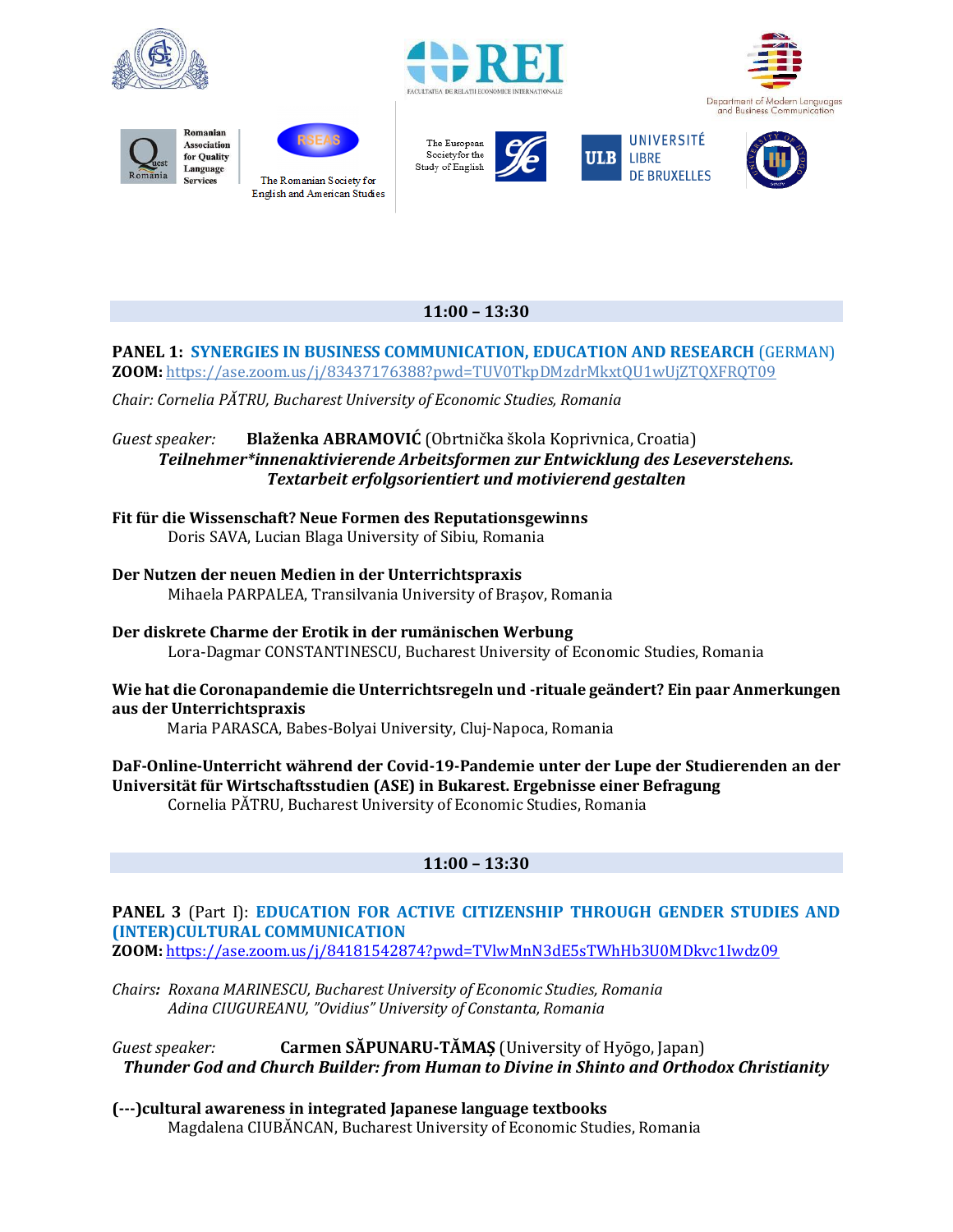



















### **Le** *tournant interculturel* **dans la traduction**

Mihaela CHAPELAN, The Faculty of Foreign Languages and Literatures, University of Bucharest, Romania

#### **L' avenir des langues**

Emilia Andreea MOTORANU, Bucharest University of Economic Studies, Romania

#### **15:00 - 18:00**

#### *PANEL 1* (PART II)*:* **SYNERGIES IN BUSINESS COMMUNICATION, EDUCATION AND RESEARCH ZOOM:** <https://us02web.zoom.us/j/88946558047?pwd=YytvNFNheHJnZU9OSURFazhVamx0QT09>

*Chair: Irina DAVID, Bucharest University of Economic Studies, Romania*

#### **CLIL and Functions: Towards a Practical Approach to Teaching Adults** Adriana LĂZĂRESCU, University of Craiova, Romania

**The Impact of the Covid-19 Pandemic on Academic Communication** Irina DAVID, Bucharest University of Economic Studies, Romania

Anca-Teodora ȘERBAN-OPRESCU, Bucharest University of Economic Studies, Romania

#### **Outcomes of Translation in the Era of Globalisation**

Isabella-Alice MATIEȘ-VERBUNCU (STOIAN), University of Craiova, Romania

#### **Noun Phrases and Linguistic Preferences in** *Number 11* **by Jonathan Coe**

Iulia Cristina ANTONIE (COTEA), University of Craiova, Romania

### **Identity and Solidarity in the Institutional Discourse**

Oana-Maria PUIU (NIŢĂ), University of Craiova, Romania

#### **Linguistic mechanism of reformulation**

Andrei-Constantin CIOCOTOIU-ZAMFIR, University of Craiova, Romania

### **15:00 – 18:00**

*PANEL 1:* **SYNERGIES IN BUSINESS COMMUNICATION, EDUCATION AND RESEARCH** (Romanian) **ZOOM:** <https://ase.zoom.us/j/89606166069?pwd=WnNIa0lnOENubTZPQkkzTmNYcFBqQT09>

*Chair: Mihai ȘERBAN, Bucharest University of Economic Studies, Romania*

**Proza erotică eminesciană la o nouă "radiografie" critică** Silviu Constantin MIHĂILĂ, Bucharest University of Economic Studies, Romania

**Poietica predării limbii române ca limbă străină** Mihai ȘERBAN, Bucharest University of Economic Studies, Romania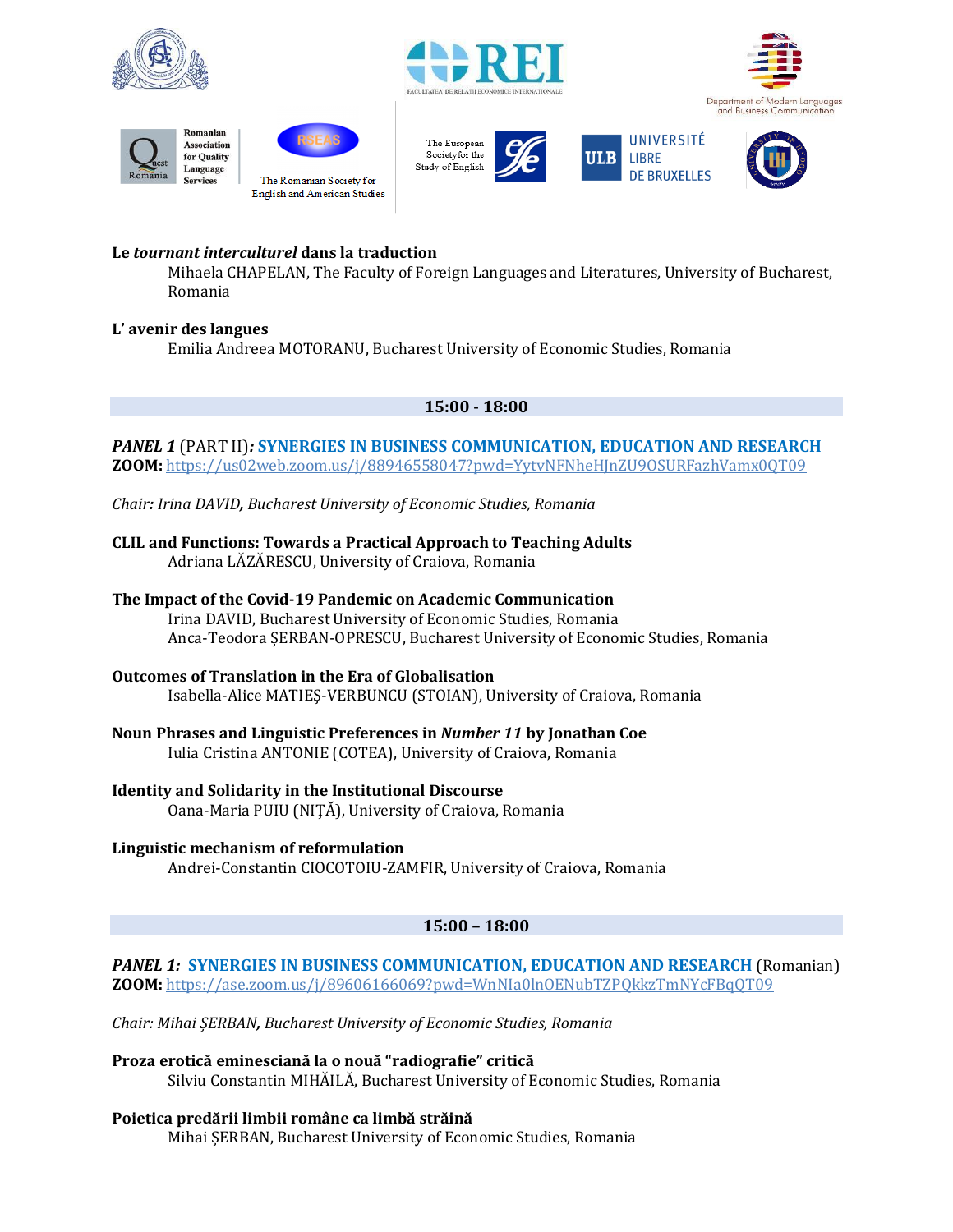

















#### **George R.R Martin: Deconstruirea și reconstruirea universului fantastic**

Zinaida-Tamara FEDOT, Bucharest University of Economic Studies, Romania Laurentiu BOSOG, Liceul Teoretic Traian Lalescu, Orsova, Romania

### **Pronumele. Abordare a predării limbii române ca limbă străină în conformitate cu normele CEFR. Studiu de caz**

Nicoleta-Adina PANAIT, Bucharest University of Economic Studies, Romania

#### **15:00 – 18:00**

# **PANEL 3 (Part II): EDUCATION FOR ACTIVE CITIZENSHIP THROUGH GENDER STUDIES AND (INTER)CULTURAL COMMUNICATION**

**ZOOM:** <https://ase.zoom.us/j/88569333703>

*Chair: Magdalena CIUBĂNCAN, Bucharest University of Economic Studies, Romania*

#### **Aborted motherhood and traumatic history. An analysis of some contemporary Romanian novels by women writers**

Roxana MARINESCU, Bucharest University of Economic Studies, Romania

#### **Fiction as Autoethnograhy**

Roxana MARIN, Doctoral School of Humanities, "Ovidius" University of Constanta, Romania

#### **Magic and society: Harry Potter's Effect on Reading through the empowerment of learners and educators**

Oana GĂRI NEGUȚ, Doctoral School of Humanities, "Ovidius" University of Constanta, Romania

#### **Adapting the communication strategies for the COVID-19 vaccination campaign to the Romanian cultural mindset**

Veronica CÂMPIAN, Babes-Bolyai University, Cluj-Napoca, Romania Sonia MALOŞ, Babes-Bolyai University, Cluj-Napoca, Romania

### **CDA of Donald Trump's Political Speech via Twitter**

Shaalan SHAMMARI, Doctoral School of Humanities, "Ovidius" University of Constanta, Romania

#### **15:00 – 18:00**

### *PANEL 4* (Part I): **EAST MEETS WEST ACROSS BORDERS AND BOUNDARIES ZOOM:** <https://ase.zoom.us/j/86076282890?pwd=djVJVmttS0pwTkhCRWxERVdJNjZyUT09>

*Chair: Maria DĂRĂBANȚ, Bucharest University of Economic Studies, Romania*

**An in-depth Study of Chinese Culturemes – carriers of the most subtle cultural allusions – excerpted from Chinese contemporary novels in Romanian translation** Iulia Elena CÎNDEA GÎȚĂ, Lucian Blaga University of Sibiu, Romania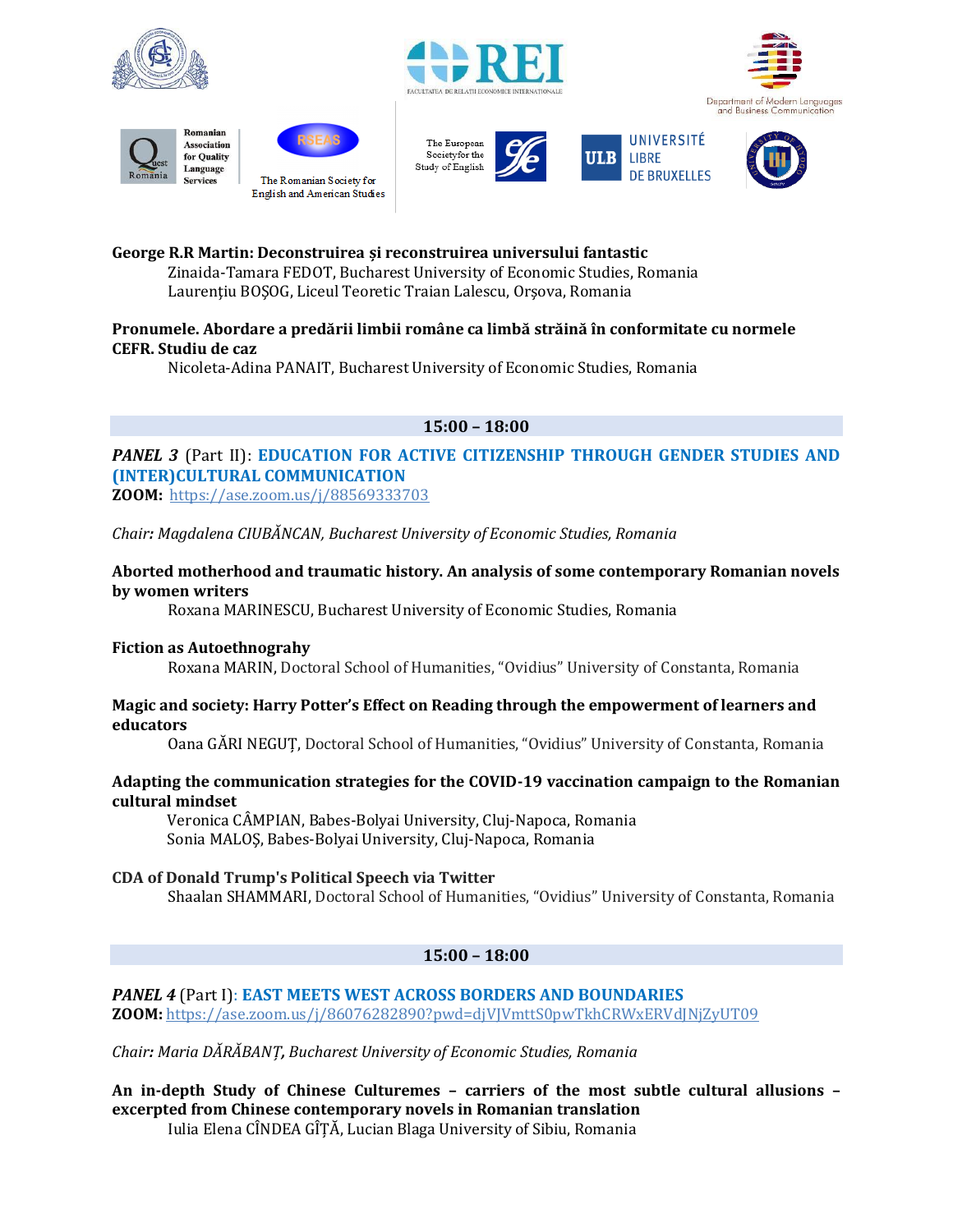



















### **Doina Cornea and Éva Gyimesi, anti-communist dissent between Romanian secret police surveillance and Radio Free Europe**

Elena DUMITRU, Unitelma Sapienza Rome, Italy

#### **Les** *drammi istorici* **de Giuseppe Ricciardi, un exemple de l'évolution du récit historique italien au cours du** *Risorgimento*

Sofie BARTHELS, Université Libre de Bruxelles, Belgium

#### **Dream reading in** *Arthur of Little Britain* **and other medieval romances. The narrative and discourse logic of prophetic dreams**

Alexandra COSTACHE-BABCINSCHI, Bucharest University of Economic Studies, Romania

#### **J. K. Rowling's imaginary realm of faërie - a collection of myths and folktales from eastern and western cultures**

Georgiana Silvia LEOTESCU, University of Craiova, Romania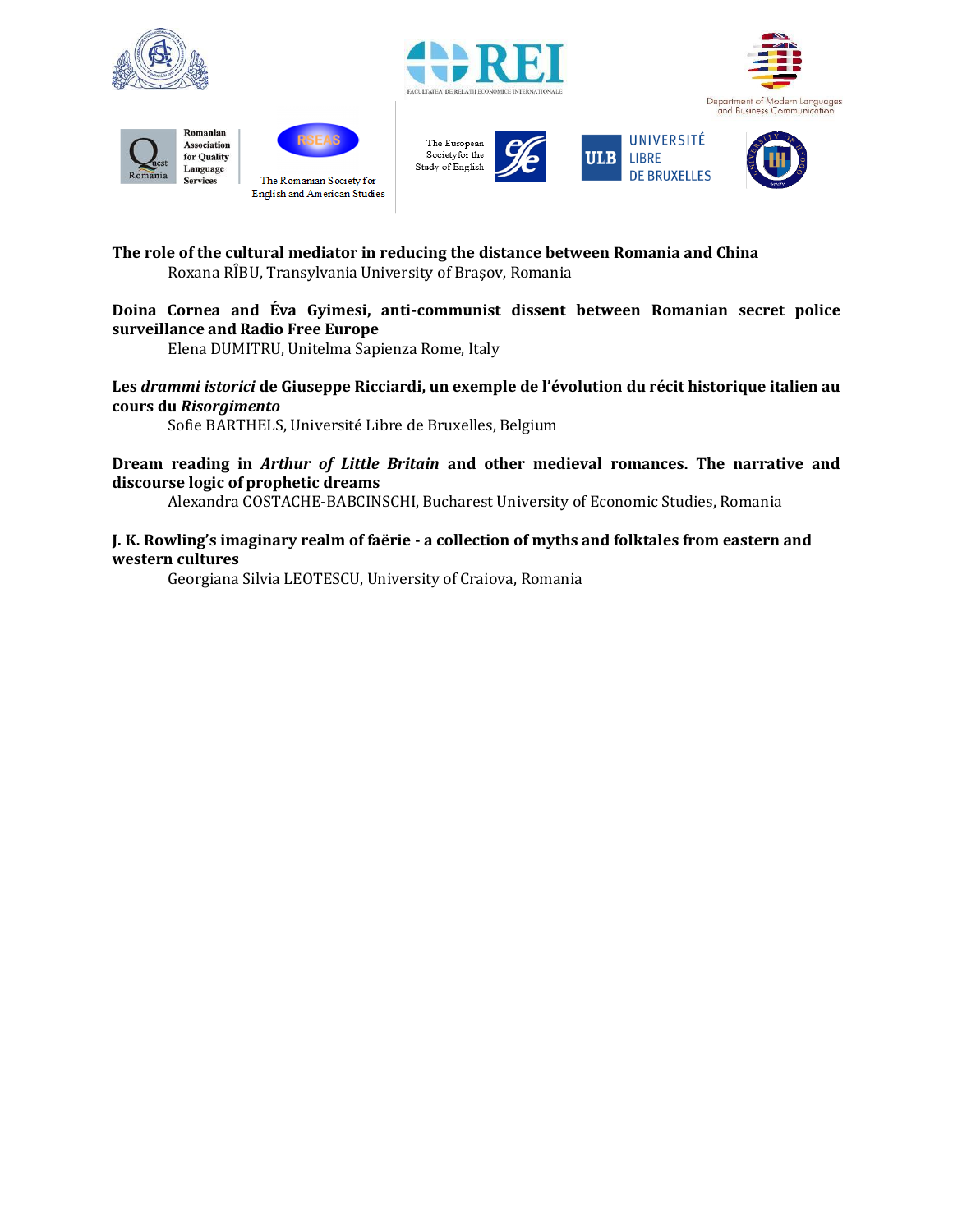

















# **ACADEMIC PANELS OF THE CONFERENCE DAY 2 (FRIDAY, 29 OCTOBER 2021)**

### **11:00 – 13:25**

### **PANEL 2** (Part I): **ACADEMIC & DIGITAL LITERACIES IN THE NEW EDUCATIONAL AND RESEARCH ENVIRONMENT. REVISITING QUALITY IN HIGHER EDUCATION ZOOM:** <https://ase.zoom.us/j/2494350865>

- *Chairs: Mirela BARDI, Bucharest University of Economic Studies, Romania Laura-Mihaela MUREŞAN, Bucharest University of Economic Studies & QUEST Romania*
- **Academic publishing: from the ivory tower to social media. Looking at digital (il)literacies to cope with the new normal**

Mariana NICOLAE, Bucharest University of Economic Studies, Romania

- **Opening Pandora's Box: A Critique of Peer-Review Processes** Lucia M. GROSU-RĂDULESCU, Bucharest University of Economic Studies, Romania
- **De la citation à la reformulation dans l'ecriture du memoire de master** Luminița STERIU, Doctoral School of Humanities, "Ovidius" University of Constanța, Romania
- **Changing scholarly practices: The case of the Twitter conference "Linguistweets"** Rosana VILLARES, University of Zaragoza, Spain
- **Professional literacy development through FLIP learning - A case study** Violeta NEGREA, Bucharest University of Economic Studies, Romania
- **Exploring the relevance of introducing genre-based approaches to teaching writing. A case study** Alina-Roxana DULGHERU (GOLDAN), Doctoral School of Humanities, "Ovidius" University of Constanța, Romania

#### **Challenges in LSP online teaching and how to overcome them. A case study in French Language and Business Communication classes**

Olivia-Cristina RUSU, Bucharest University of Economic Studies, Romania

**English language teaching performance analysis in pandemic context – online vs. onsite** Bogdan Gabriel GEORGESCU, University of Pitești, Romania

**Diagnosing Medical Translation – Current Challenges** Mihai Robert RUSU, University of Craiova, Romania

**Patterns of self-reference in a corpus of data articles** Oana-Maria CARCIU, University of Zaragoza, Spain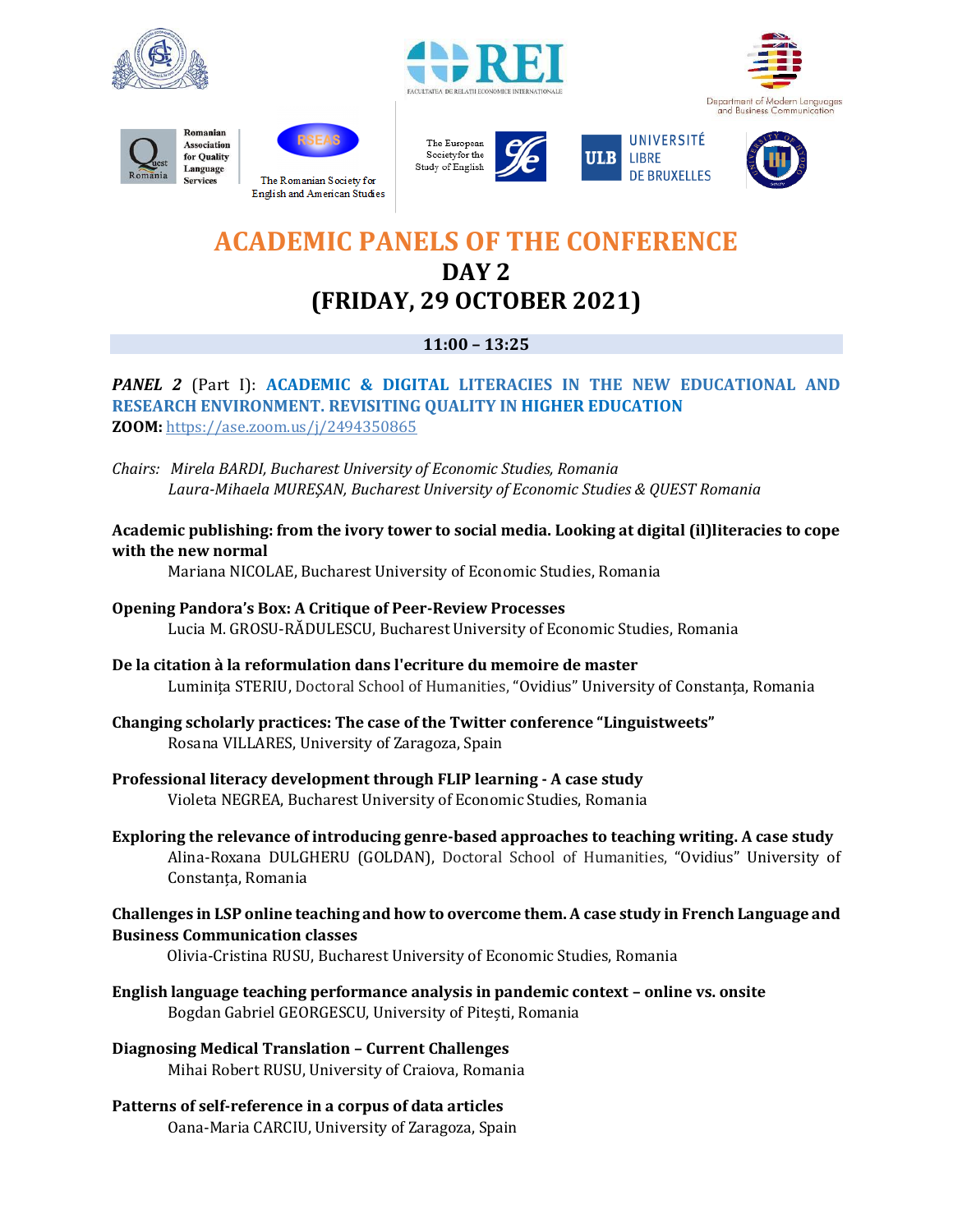

















### **14:30 – 16:00**

*PANEL 2* (Part II): **ACADEMIC & DIGITAL LITERACIES IN THE NEW EDUCATIONAL AND RESEARCH ENVIRONMENT. INTERNATIONALISATION & QUALITY IN LANGUAGE EDUCATION - ROUNDTABLE DEDICATED TO QUEST ROMANIA AT 25** (Language: Romanian) **ZOOM:** <https://ase.zoom.us/j/2494350865>

*Chairs: Laura-Mihaela MUREŞAN, Bucharest University of Economic Studies & QUEST Romania Olivia RUSU, Bucharest University of Economic Studies & QUEST Romania*

### *Guest speaker:* **Professor Monica VLAD** ("Ovidius" University of Constanța, Romania) *Internaționalizare prin îndrumarea de doctorat în cadrul cotutelelor internaționale : provocări și perspective în dinamica digitală*

(*Internationalisation through Doctoral supervision within the framework of international co-tutoring: challenges and perspectives in digital dynamics*)

**Sursă de inspirație: scurt raport al conferinței aniversare Eaquals, Belfast, 22-23 octombrie 2021**  *(Drawing inspiration from Eaquals at 30: brief conference report, Belfast, 22-23 October 2021)* Laura-Mihaela MUREȘAN, Bucharest University of Economic Studies, Romania

**25 de ani de QUEST: un imbold pentru reinventare** *(QUEST Focus: Looking back and reinventing the present through resilience)*

*Panelists*: Anca COLIBABA, EuroEd, Iași; Cătălin NEDIN, Goethe-Institut Bukarest; Mariana NICOLAE, Lingua Economica, Bucharest; Liana POPA & Cristina TOPCIOV, International House Timișoara; Ioana SONEA, Centrul Alpha, UBB, Cluj-Napoca; Teodora ȘERBAN-OPRESCU, Bucharest University of Economic Studies; Ovidiu URSA, University of Medicine and Pharmacy, Cluj-Napoca; Radadiana CALCIU & Valentina ROBU, PROSPER-ASE & Bucharest University of Economic Studies.